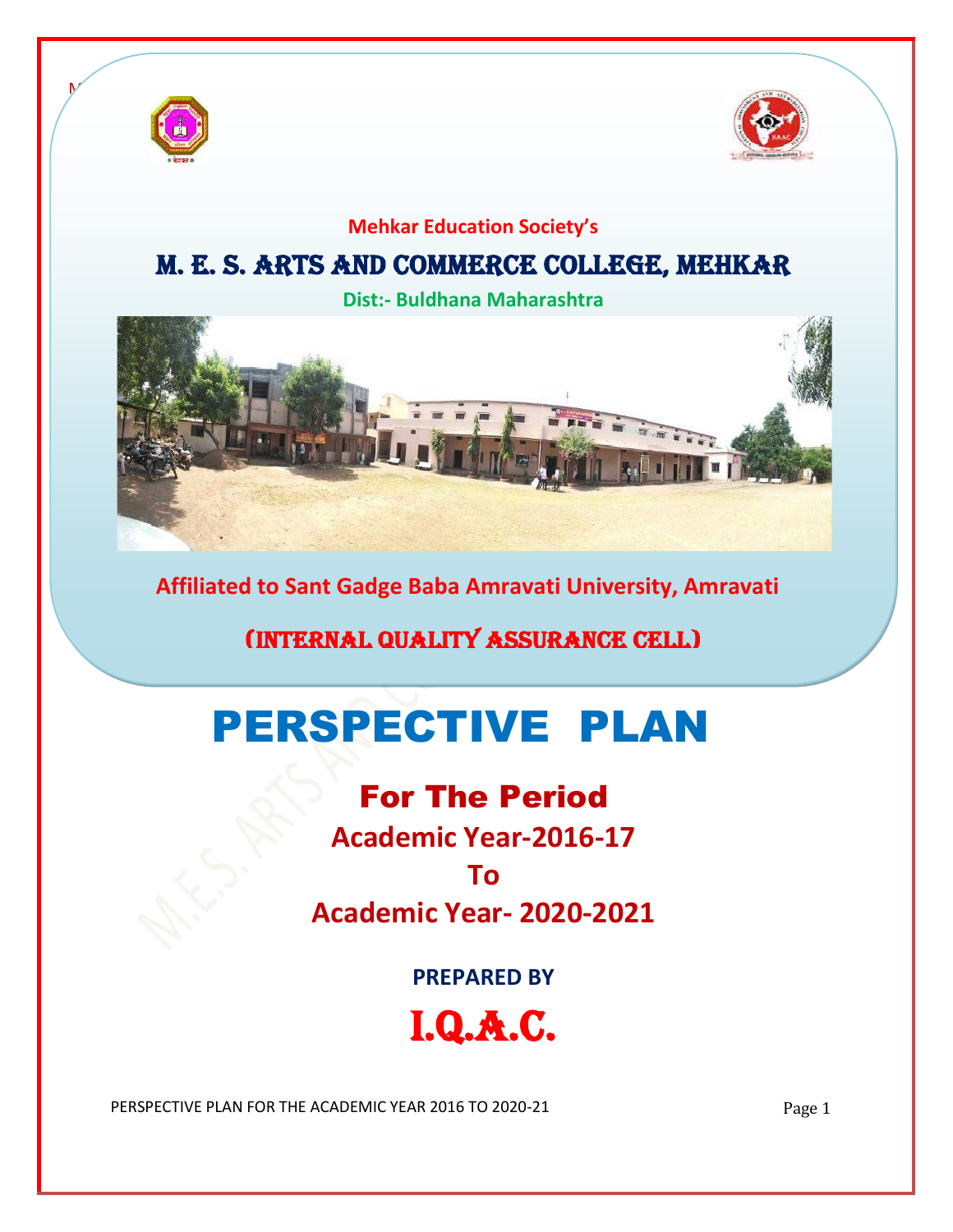



| "EDUCATION FOR LIFE AND LIFE FOR MAKING RESPONSIBLE CITIZENS FOR THE NATION"<br><b>INDEX</b> |                                                     |           |
|----------------------------------------------------------------------------------------------|-----------------------------------------------------|-----------|
|                                                                                              |                                                     |           |
| 01                                                                                           | <b>About College</b>                                | 3 To 4    |
| 02                                                                                           | Vision And Mission Of The College                   | 5         |
| 03                                                                                           | Aims & Objectives                                   | 6         |
| 04                                                                                           | Core Value of the College                           | 7 To 8    |
| 05                                                                                           | <b>SWOC Analysis</b>                                | $9 - 10$  |
| 06                                                                                           | Introduction To Perspective Plan 2016-17 To 2020-21 | 11        |
| 07                                                                                           | Perspective plan Academic Year 2016-17              | $12 - 13$ |
| 08                                                                                           | Perspective plan Academic Year 2017-18              | $14 - 15$ |
| 09                                                                                           | Perspective plan Academic Year 2018-19              | $16 - 17$ |
| 10                                                                                           | Perspective plan Academic Year 2019-20              | $18 - 19$ |
| 11                                                                                           | Perspective Plan Academic Year 2020-21              | $20 - 21$ |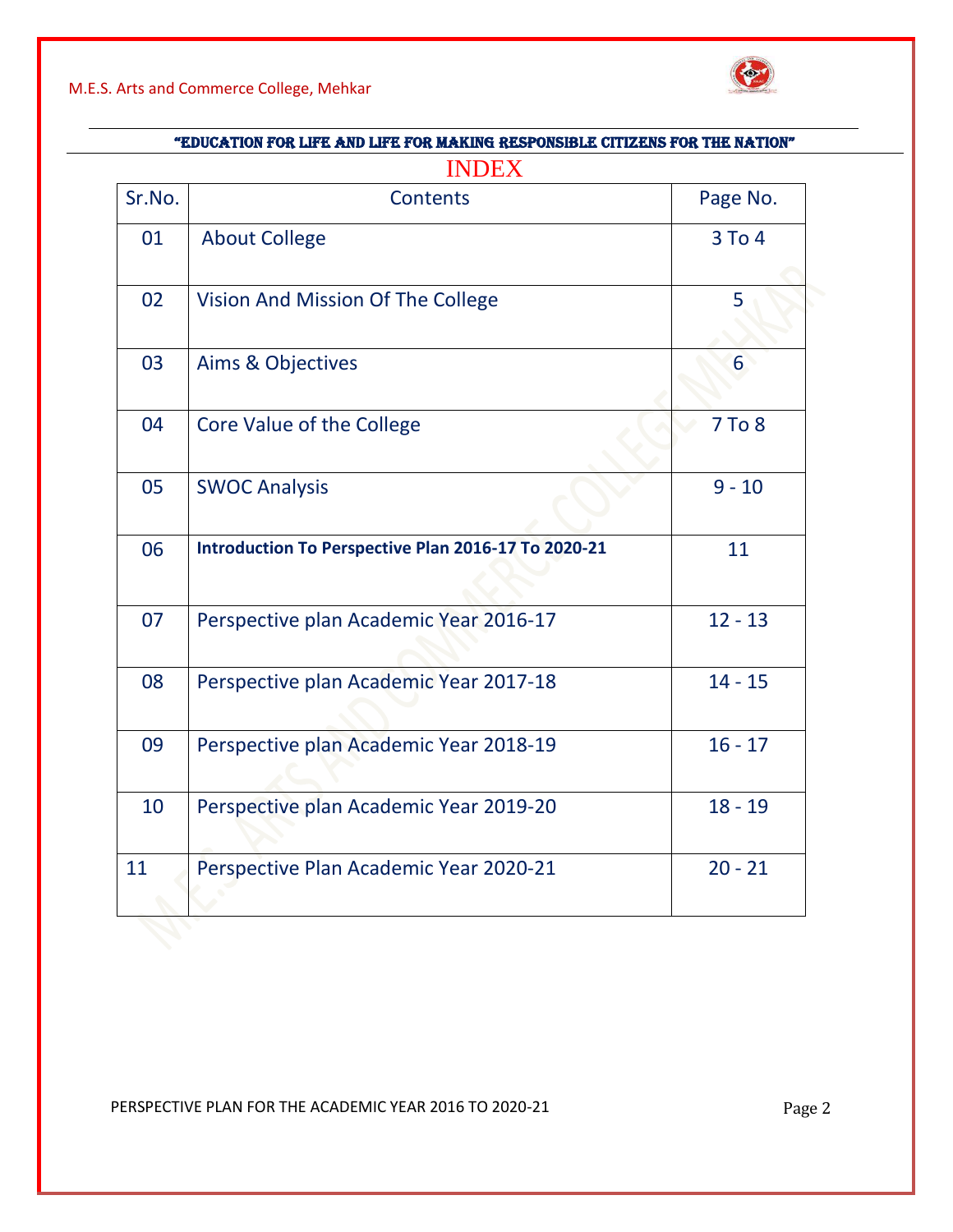

ABOUT COLLEGE

 **M. E. S. Arts And Commerce College, Mehkar District Buldhana (Maharashtra) was established in 1961 under the Mehkar Education Society Mehkar Dist. Buldhana (M.S.) is a profound educational movement offering K.G. To P.G. education since last 60 years to the rural students of Mehkar region. The M.E.S.Arts And Commerce College, Mehkar District Buldhana (M.S.) is Grant-inaid College located in rural area of Buldhana district. The college is affiliated to Sant Gadge Baba Amravati University, Amravati (Maharashtra), a state university. The college is recognized under the section 2 (F) and 12 (B) of UGC act. Besides the conventional Arts & Commerce (U.G. & P.G.) streams, Previously, the college has undertaken one assessment and accreditation cycles of NAAC and accredited with 'C ++' grade. The majority of the students admitted in this College come from the rural, economically backward and agriculture background for whom higher education is still out of reach. Apart from teaching, learning and research activities, the college is always keen to imbibe the co-curricular, social, environmental and cultural values among the students. The management of this institution always strives to create well-trained and socially conscious graduates by providing excellent infrastructure and the environment that promotes learning.**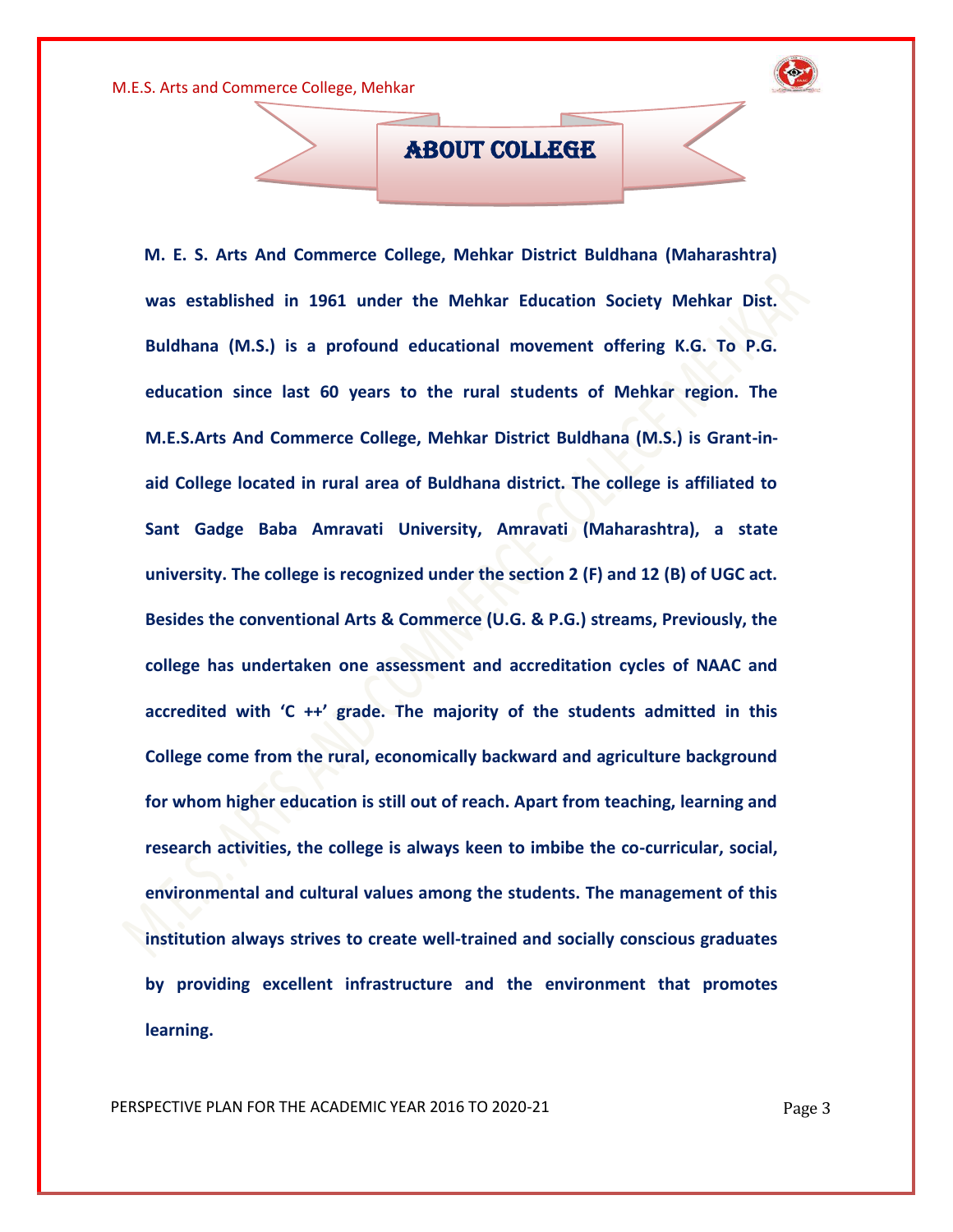

 **M.E.S. Arts and Commerce College, Mehkar aspires to become an institution known for** 

**1. First higher educational institution in Mehkar Taluka of Buldhana District of** 

**Maharashtra State.**

**2. Having the facility for rural students for higher Education in ARTS AND** 

**COMMERCE Steam for U.G. and P.G. Courses.** 

**3. Thousands of students have been shaped their career & process is continuous.** 

**4. Regular Teaching Classes** 

**5. Highly Qualified and Motivated Teaching staff.** 

**6. Effective coordinating between teaching and research.**

**7. Providing quality education with a minimal fee structure as per S.G.B.** 

**Amaravati University.** 

**8. Promoting academic, moral, Self Depending, Ethical, Physical And Cultural** 

**Holistic Development of Students.**

**9. Preparing students according to competitive present era.** 

**10. Adopted continuous Process for Academic and professional development of teachers and staff.**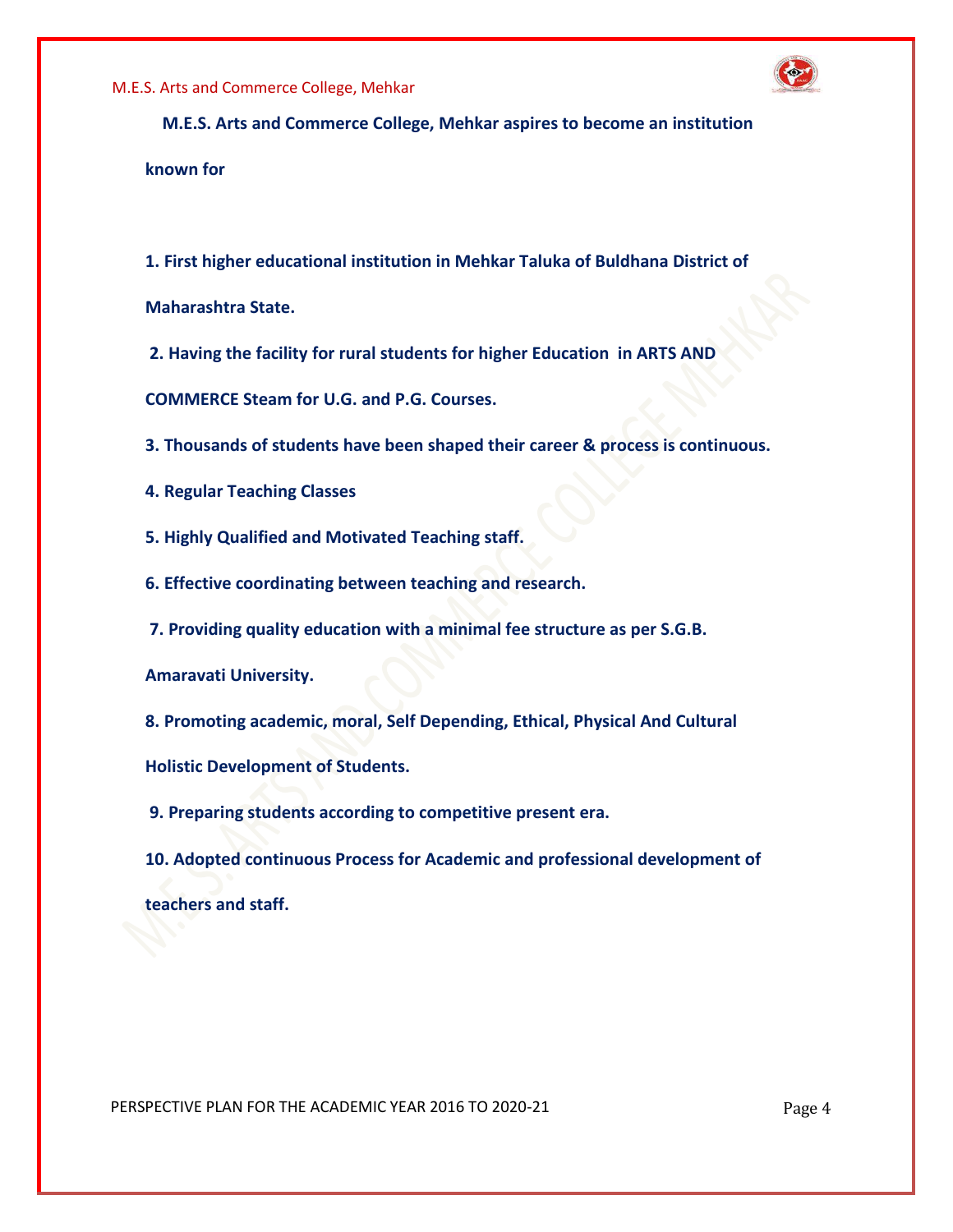

# *Vision And Mission*

### **Vision**

 *"To Become One of the Best Human Resource Development Institutions By Attaining Quality and Excellence in Higher Education."*

# **Mission**

**"To Impart Value Based And Time Oriented And Quality Education To** 

**The Aspirants By Nurturing And Maintaining Them According To The** 

**Present Era**

**And**

**To Make Them Competent, Ethical, Self-Dependent And Socially** 

**Responsible For The Nation Development**

**And**

**To Create Social, Cultural And Academic Excellence Environment For** 

**Their** 

**Overall Development"**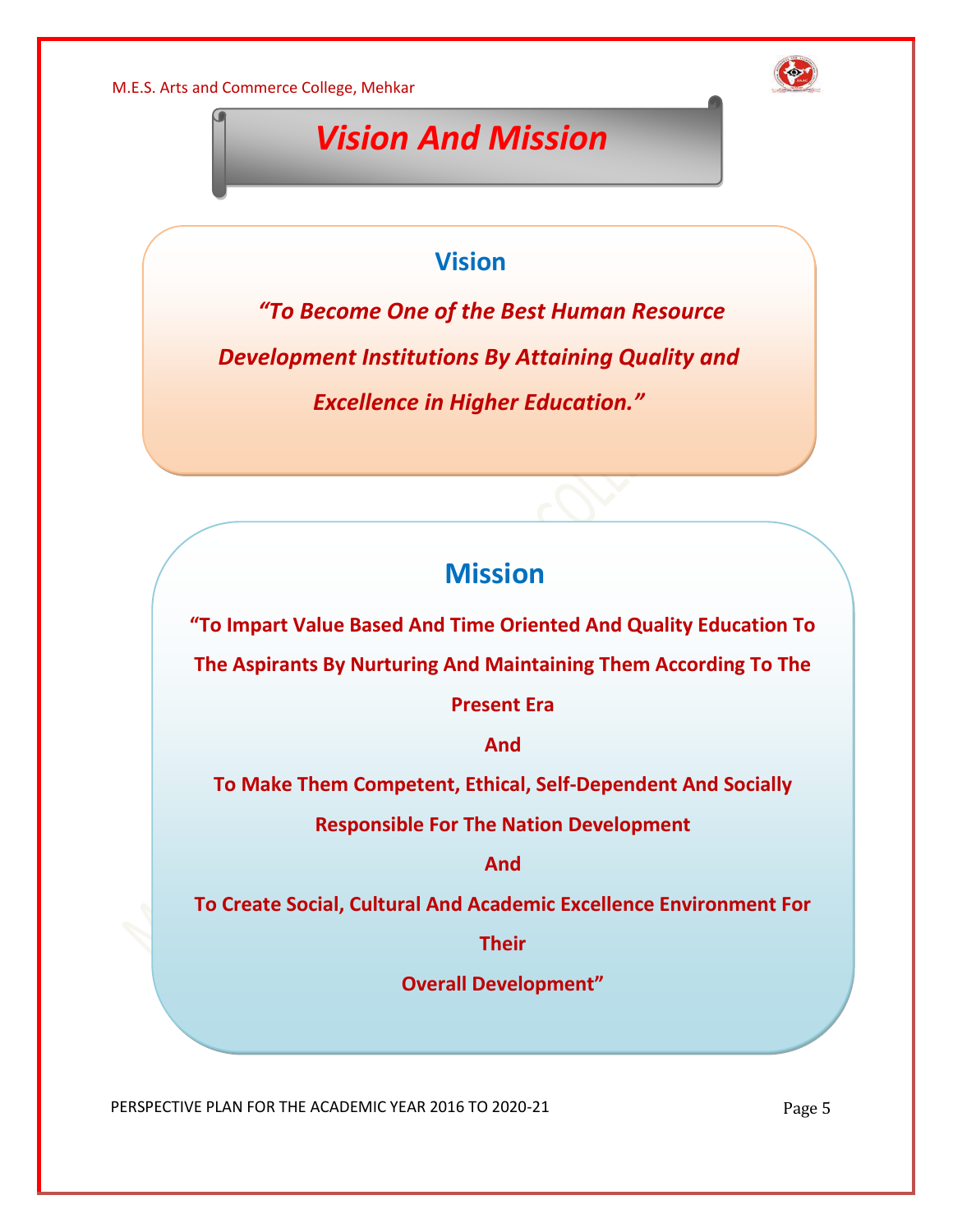



 **Keeping in view the Vision & Mission of M. E. S. Arts and Commerce College, Mehkar in the present scenario of higher education, following Aims & Objectives have been revised for holistic development of the students and all stakeholders.** 

- 1) **To provide Value based and time oriented and quality education to the students by nurturing, maintaining and molding them according to the present era.**
- 2) **To provide ideal academic, social, cultural, participative, excellence environment for holistic development of the students, teaching and administrative staff.**
- 3) **To make the students competent, ethical, and socially responsible for the nation development through providing quality education.**
- 4) **To educate the students for self-dependent by pursuing of excellence in Arts and Commerce higher education.**
- 5) **Use of advanced technology in the field of ICT in teaching, learning and evaluation.**
- 6) **To create a pool of resourceful self-motivated human resource for imparting depth knowledge through innovative methods of teaching and learning.**
- 7) **To promote national integration among the students and staff.**
- 8) **To impart broad based knowledge to the students face the current competitive world.**
- 9) **To create environmental & Cleanliness awareness among the Students and stakeholders.**
- 10) **To provide a platform to the teachers and students to promote the broader interaction among researchers, social and cultural community by organizing conferences, workshops, seminars and other relevant deliberations.**
- 11) **To organize outreach and extension activities for community development focusing on Social responsibilities, social awareness and value based education.**
- 12) **To encourage high quality research on the regional needs and social relevance.**
- 13) **To promote a healthy atmosphere, corporate life and welfare of the students, teaching and administrative staff.**

p<del>{A</del>SpECPK&ቸPEAR FOR THE MOKER FOR THE STAKEHOLD PAGE 6 PAGE 6 Page 6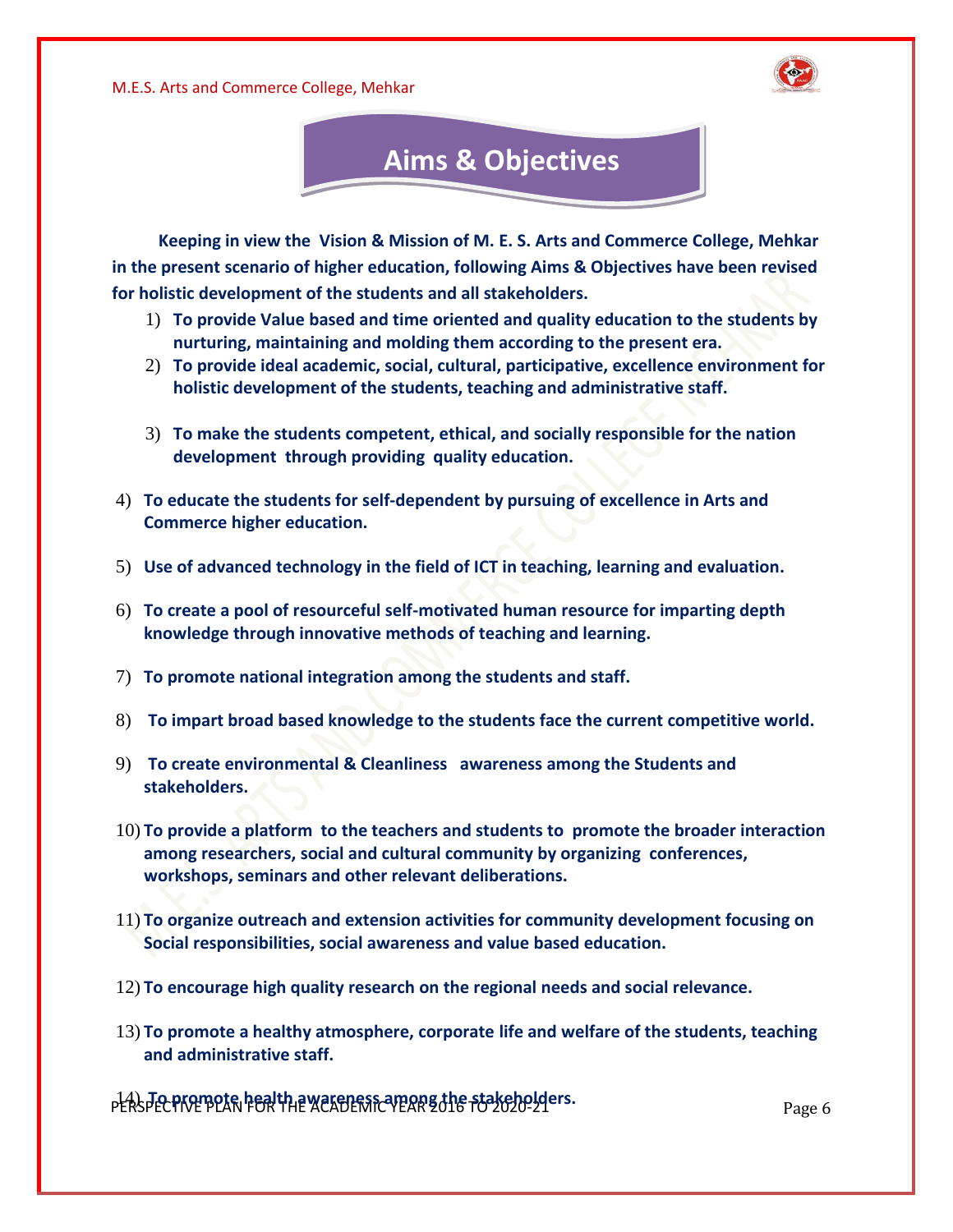

# **Core Value of the College**

#### **Core Value**

 **The M.E.S. Arts and Commerce College, Mehkar is committed to following a set of enduring Core Values. These values are focused on the sustainable development of the institution and serve as a guide through changing times and shape our Mission, Vision, and objectives.**

- ➢ **Academic Excellence**
- ➢ **Value Based and Outcome Education**
- ➢ **Holistic Development**
- ➢ **Participatory Decision Making**
- ➢ **Community Relationship**
- ➢ **Patriotism**
- ➢ **Gender Equality**
- ➢ **Continuous Improvement**

#### ➢ Academic Excellence:

**Our college is pursuing for excellence for all academic stakeholders for their quality performance. Our commitment is for best quality teaching learning environment, relevant and time demanding research, and outreach to farmers and downtrodden communities of the area. Our college commited to keep continuous self-improvement to achieve excellence in all our attempts.**

#### ➢ **Value Based and Outcome Education:**

**The college value student centric teaching learning process and focused on the positive outcomes, by following punctuality ,discipline, sincerity, cleanliness, commitment and social justice, through teaching and learning in the college.**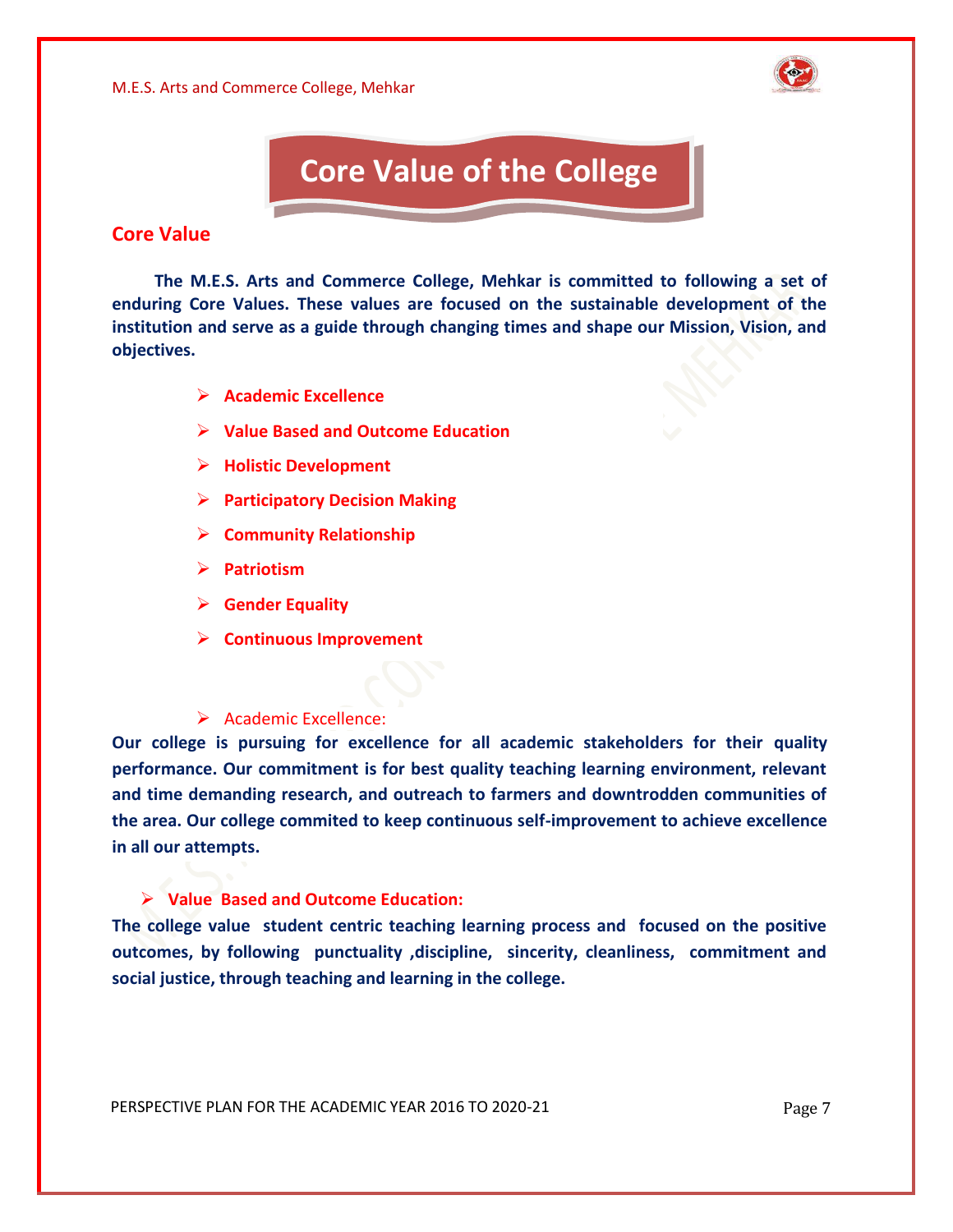

#### ➢ **Holistic Development:**

**We value and promote to the students, Teachers, Administrative Staff and all stakeholders for their holistic development by motivating them to take active part in all kind of activities creativities, innovation, Teaching & Learning Process etc.**

#### ➢ **Participatory Decision Making:**

**Our college believes in decentralization of powers that allow each of us to contribute ideas, bring forth concerns. Our college makes maximum committees by including teachers, students and administrative staff. We compel to all to participate in the decision making.**

#### ➢ **Community Relationship**

**We build relationships with different communities; we are one of the part of community. Without community we cannot survive. Then we believe in recognizing and appreciate that diverse people, ideas, thinking, and beliefs expand our perspectives and provide new insights for each of us. We work together as a team for better tomorrow. We can change the world for the better by building and supporting a sense of community.**

#### ➢ **Patriotism**

**We believe in patriotism can change the minds of youth and this mind set can help the students to stick with the basic duties of the youth for the nation then we believe and work as by keeping in mind that "Education for life and life making responsible citizens for the Nation."**

#### ➢ **Gender Equality**

**We strive to bring out competent and self reliant boys as well as girls to the society through higher education. We value the employability and skill development of young youth through giving same opportunity in all programs and committees of the college and we imbibe Gender Sensitization by organizing various events in the college.**

#### ➢ **Continuous Improvement:**

**We value continuous improvement by the process of the assessment of student learning outcomes, program outcomes and effectiveness. We adopt all kind of assessment methods for evaluating the students' personality and his or her academic improvement as well as to improve the quality of our courses, programs and practices.**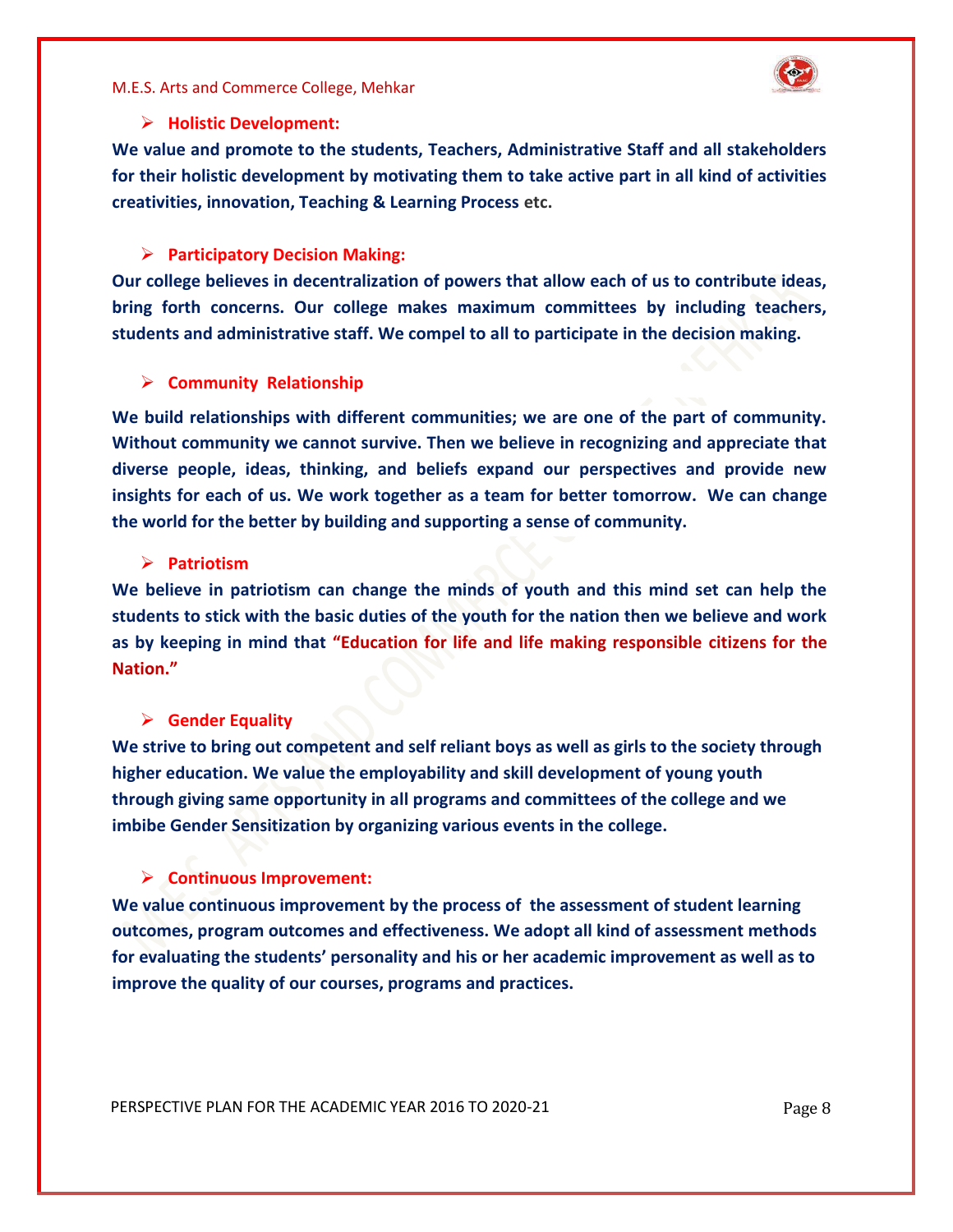

### **Strength, Weakness, Opportunity and Challenges Analysis (SWOC Analysis)**

#### **SWOC Analysis**

#### **Strength of Institution**

- ➢ **Management is always cooperating, everyday and enthusiastic to create developmental atmosphere for academic excellence.**
- ➢ **Highly qualified teaching Staff with excellence potential.**
- ➢ **Well qualified and trained Administrative Staff.**
- ➢ **Well Students strength.**
- ➢ **Regular Teaching Classes**
- ➢ **Regular Students Evaluation**
- ➢ **Students Centric Activities and Programs are conducted by the departments.**
- ➢ **Having well developed and well maintained college Building with all amnesties and infrastructures.**
- ➢ **Facility of Women Hostel in college campus.**
- ➢ **ICT enabled Computer Laboratory.**
- ➢ **Seminar Hall with Smart Board.**
- ➢ **ICT based teaching learning facilities.**
- ➢ **Library with large collection of Books, Journals, E-resources, U.G.C. Books and book bank facility.**
- ➢ **Excellent Academic Record bringing laurels to college.**
- ➢ **Welfare Schemes for students Government Scholarship.**
- ➢ **Welfare Schemes for the teaching and administrative staff.**
- ➢ **Patriotic motivational environmental college premises.**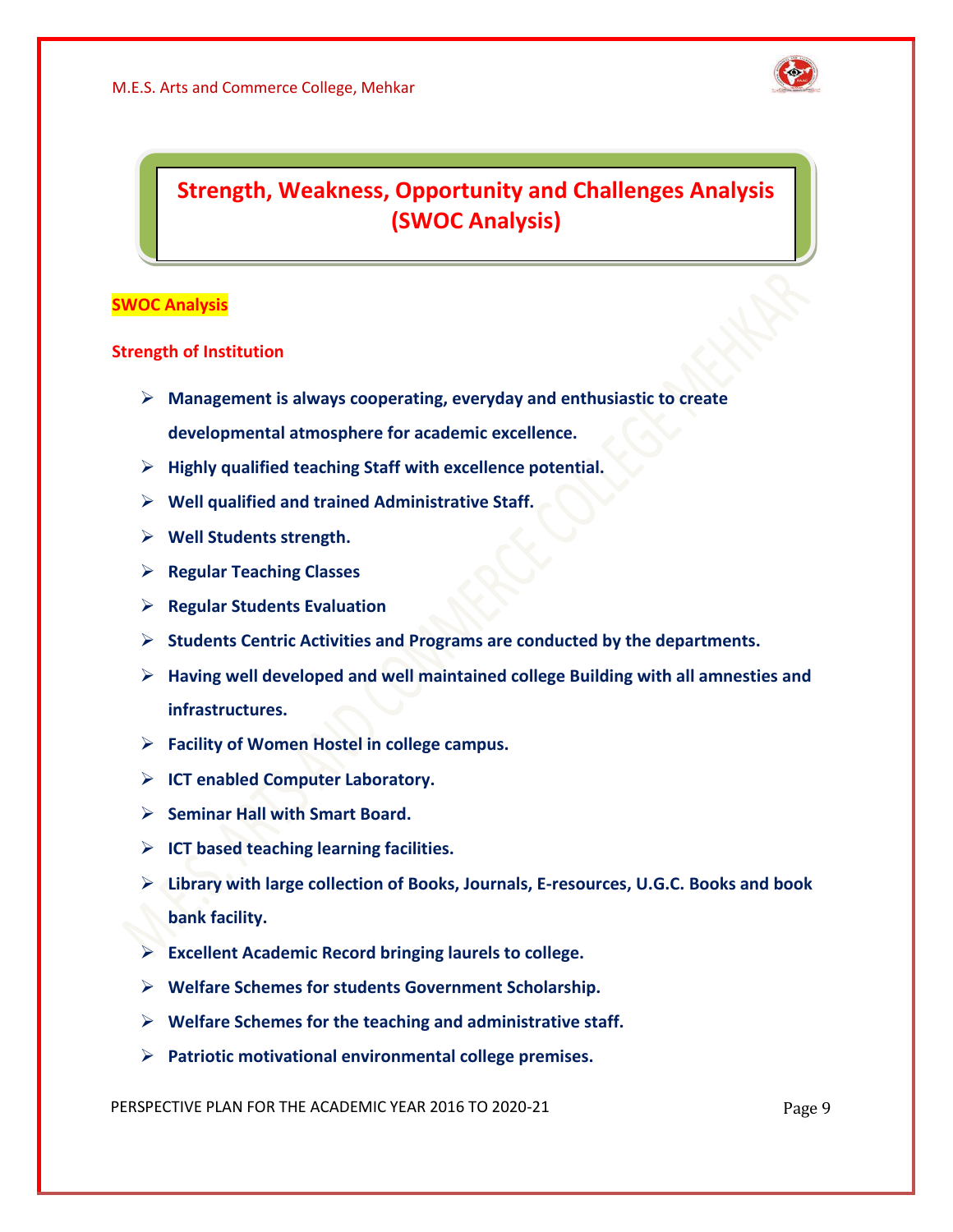

#### **Weakness of Institution**

- ➢ **Small Sports Ground**
- ➢ **No independent Library Building**
- ➢ **No Canteen**
- ➢ **No Gardening**
- ➢ **No Block installed in the college ground**
- ➢ **No College Entrance Gate**

#### **Opportunities for Institution**

- ➢ **To Start New Courses**
- ➢ **To Start New Diploma Courses**
- ➢ **To Start Value Added Courses**
- ➢ **To organize National and International Level Conferences, Workshops, Faculty Development Programs, Professional Development Programs, Seminars etc.**
- ➢ **85% faculties awarded by Ph.D. degree.**
- ➢ **15% faculties are pursuing Ph.D. Degree.**
- ➢ **To improve in consultancy and collaborative work.**

#### **Challenges of Institution**

- ➢ **To fulfill the expectations of Parents**
- ➢ **To inculcate research and entrepreneurship skills among the students.**
- ➢ **To create awareness about the development of Professional Skills.**
	- ➢ **Competition with already established and newly established education institutions**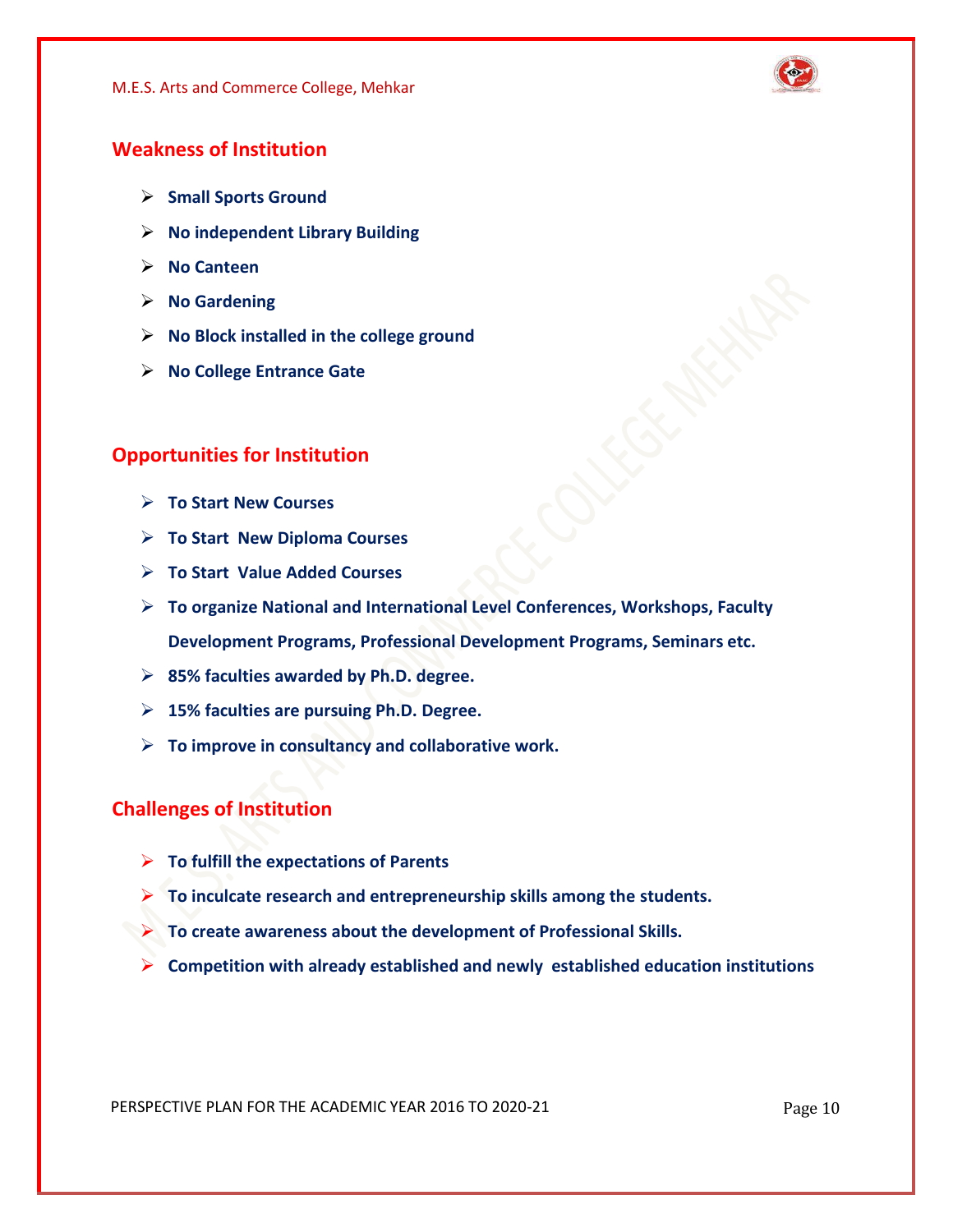

### **Introduction To Perspective Plan 2015-16 To 2020 -21**

 A proactive role by the IQAC of an institution is crucial in maintaining the momentum of quality consciousness. The prime role of IQAC is to suggest quality measures for the betterment of an institution. While preparing a road map for future growth. NAAC and UGC assign the responsibility on the IQAC for planning, guiding and monitoring Quality Assurance (QA) and Quality Enhancement (QE) activities of the institution. With this background, the College IQAC has undertaken the task of designing a Perspective Plan for the period of five years. The present Perspective Plan has been prepared for the period of five years commencing form the academic year 2016 to 2020-21 by taking into consideration the quality indicators of seven criteria of NAAC. The college IQAC committee, and the principal, provided the guidelines for preparing the plan of action. It was discussed thoroughly in the IQAC meetings. Inputs from all head of the departments their expectations, vision, mission and aims and objectives of the institution have been considered for preparing the Perspective plan. The IQAC always attempts to enhance the quality culture in academic and administrative activities in the college and assists to maintain quality culture and create student centric environment in the college.

 The IQAC of the college has taken initiatives to obtain Inputs from all stakeholders just as the management, Principal, the faculty, the administrative staff, students of the college, the Alumni Association of the college and parents, the vision and the mission statement of our college and Aims and objectives of the college are also considered as a base for formulation of the perspective plan.

 IQAC plays a vital role in maintaining and enhancing the quality of the institution and suggests quality measures. IQAC maintains the documentation of various activities leading to quality enhancement at the departmental and faculty level. The feedback collected from the students, Teachers, Parents and Alumni which is analyzed, and proper decisions have been taken for removing the deficiencies. The perspective plan has been discussed, reviewed and approved in the Meeting of Governing Body of the Mehkar Education Society Mehkar.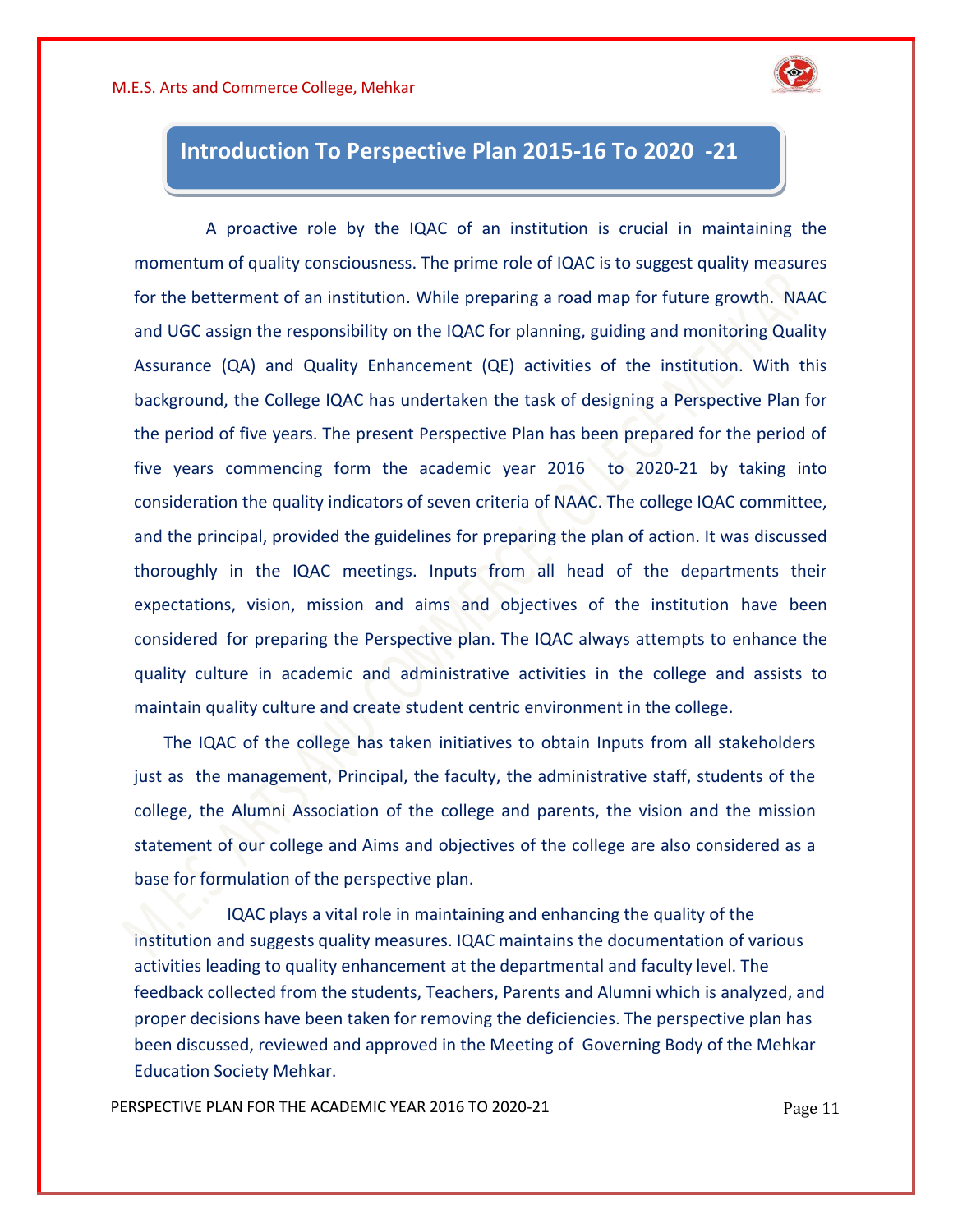

### **Plan of Action for the academic Year 2016-17**

- **1. Academic calendar will be prepared by IQAC for annual & Semester pattern.**
- **2. Department of the IQAC ensure that departmental calendar for academic and extracurricular activities are being followed by the departments of the college.**
- **3. Sensitization programs on cross cutting issues like human values, environment, gender and professional ethics will be organized.**
- **4. To facilitate the internet connectivity to every department of the college.**
- **5. To organize various programs for career development of the students.**
- **6. To purchase additional academic and other books.**
- **7. IQAC will ensure those students' personality development programs, ICT based programs, study tour, Industrial tour, bank visit, group discussions and seminars of the students are organized by various departments of the college.**
- **8. Feedback will be taken from students, parents, alumni. IQAC will take proper steps getting suggestion in feedback and feedback will be analyzed.**
- **9. IQAC will organized computer training program for the administrative staff and also ICT teaching methods will be taught to the teachers.**
- **10. Remedial classes will be taken for the slow learners.**
- **11. Examination results will be analyzed.**
- PERSPECTIVE PLAN FOR THE ACADEMIC YEAR 2016 TO 2020-21 Page 12 **12. IQAC will emphasis on ICT based teaching learning.**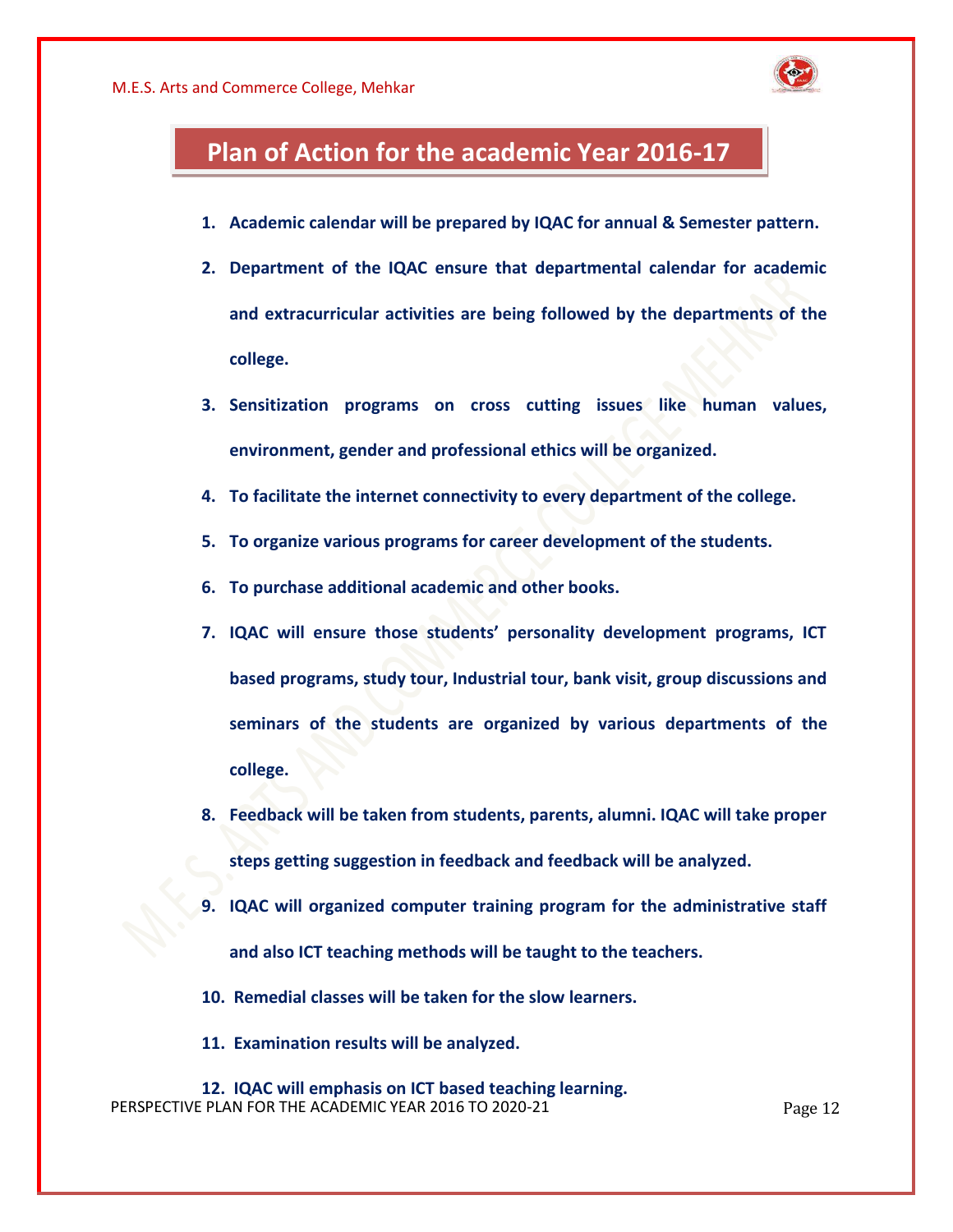

- **13. Yoga and Fitness workshop will be organized.**
- **14. Take for membership of N. List Programme.**
- **15. Sports competitions will be organized.**
- **16. Planned programs will be implemented etc.**
- **17. One day workshop on NAAC guideline will be organized by inviting the renounce resource person.**
- **18. Start additional UG/PG Programmes.**
- **19. Feedback from students will be obtained by knowing the teaching and other performance of the teacher according to the students' view; necessary suggestions will be given to the concern teacher for any improvement.**
- **20. Computerize Library and office.**
- **21. Books exhibition will be arranged for the students by the dept. of Library.**
- **22. All programs regarding to the development of the students, teachers, administrative staff will be conducted.**
- **23. Strengthen Library be adding with more books and e- journals by providing additional space to the Library**
- **24. Academic & Professional enchantment programmes**
- **25. Organize State level and two local level seminars on current issues.**
- **26. Motivate students to participate in National and International sports competitions.**
- 27. **Start Competitive Exams guidance center on regular basis for** MPSC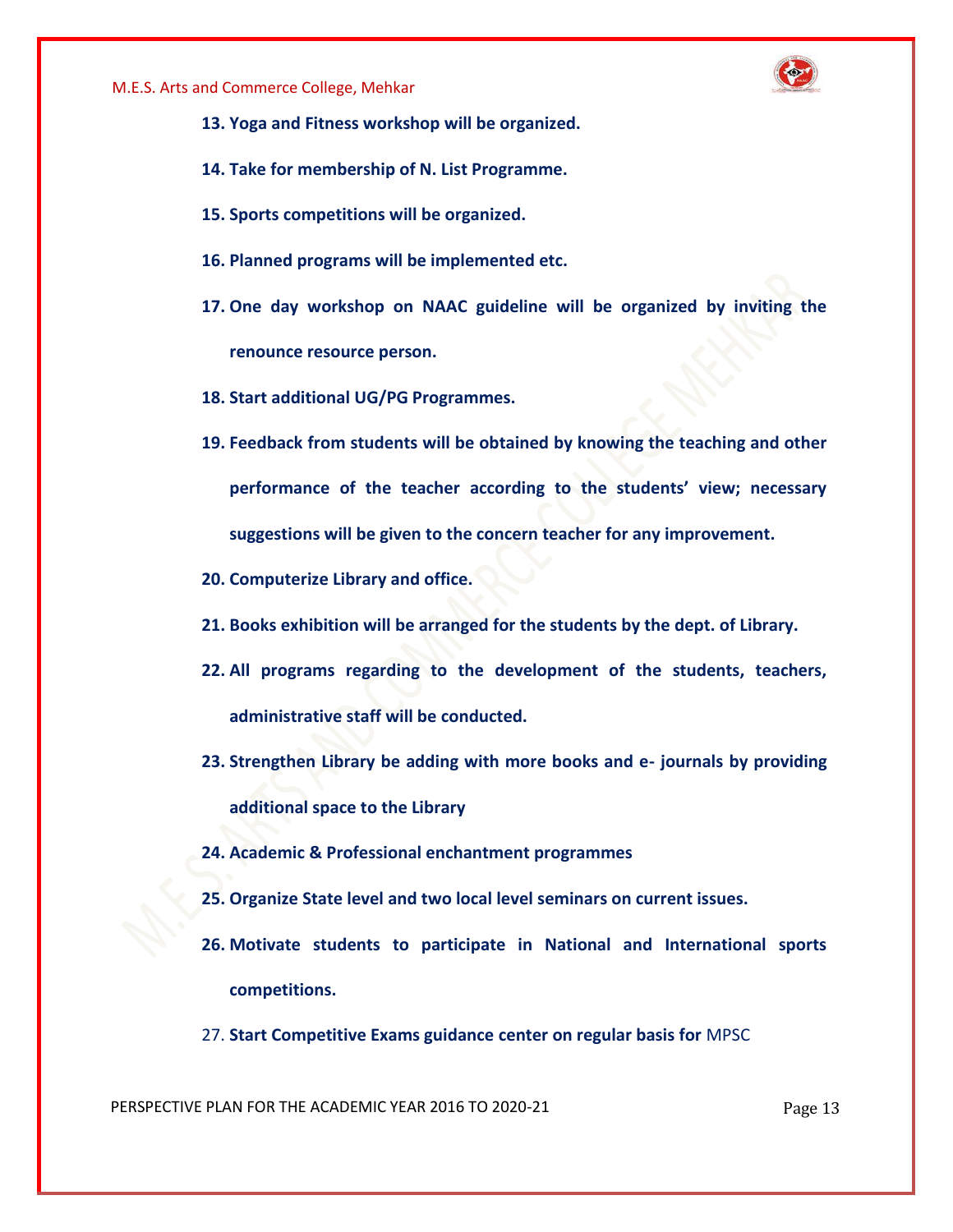

- **1. Academic calendar will be prepared by IQAC for annual and semester pattern.**
- **2. Department of the IQAC ensure that departmental calendar for academic and extracurricular activities are followed by the departments of the college.**
- **3. Feedback will be taken from students, parents, alumni. IQAC will take proper steps getting suggestion in feedback and feedback will be analyzed.**
- **4. IQAC will ensure those students' personality development programs, ICT based programs, study tour, Industrial tour, bank visit, group discussions and seminars of the students are organized by various departments of the college.**
- **5. IQAC will organized computer training program for the administrative staff and also ICT teaching methods will be taught to the teachers.**
- **6. Sensitization programs on cross cutting issues like human values, environment, gender and professional ethics will be organized.**
- **7. Remedial classes will be taken for the slow learners.**
- **8. Examination results will be analyzed.**
- **9. IQAC will emphasis on ICT based teaching learning.**
- **10. Feedback from students will be obtained by knowing the teaching and other performance of the teacher according to the students' view; necessary suggestions will be given to the concern teacher for any improvement.**
- **11. All programs regarding to the development of the students, teachers, administrative**

PERSPECTIVE PLAN FOR THE ACADEMIC YEAR 2016 TO 2020-21 Page 14 **staff will be conducted.**

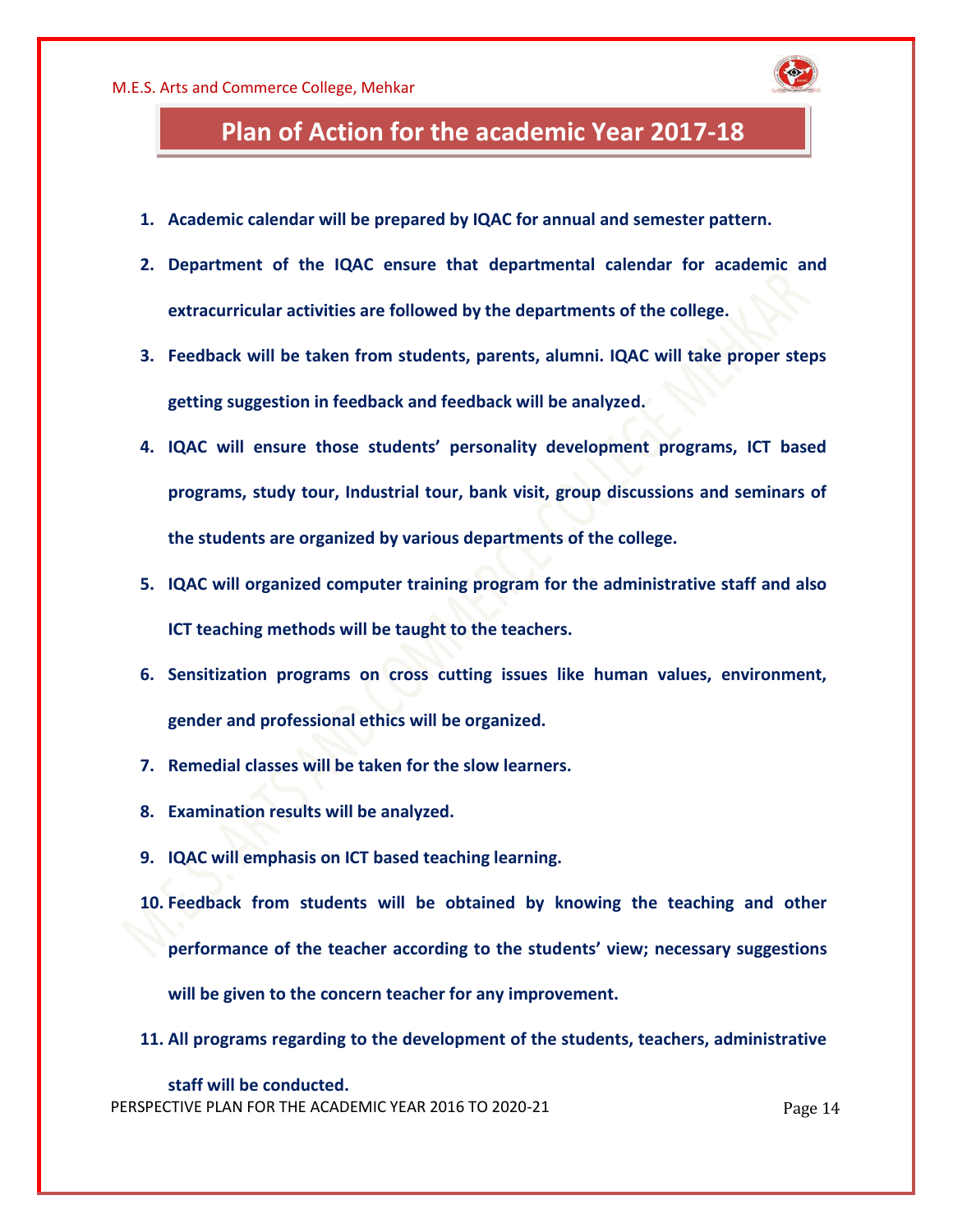

- **12. Planned programs will be implemented. etc.**
- **13. Sports competitions will be organized.**
- **14. Yoga and Fitness workshop will be organized.**
- **15. Books exhibition will be arranged for the students by the dept. of Library.**
- **16. To organize work-shop for girl students regarding their health amelioration.**
- **17. Start construction of the college canteen**
- **18. Enhance of physical Infrastructure.**
- **19. Strengthen of the use of ICT in teaching.**
- **20. Involvement of more faculty members and students in research activity**
- **21. Develop Virtual and Digital Classrooms.**
- **22. Organize one month NET/SET Exam Coaching Course in summer vacation.**
- **23. Start Certificate Course in Tally.**
- **24. Organize workshop on Pre-marriage Counseling.**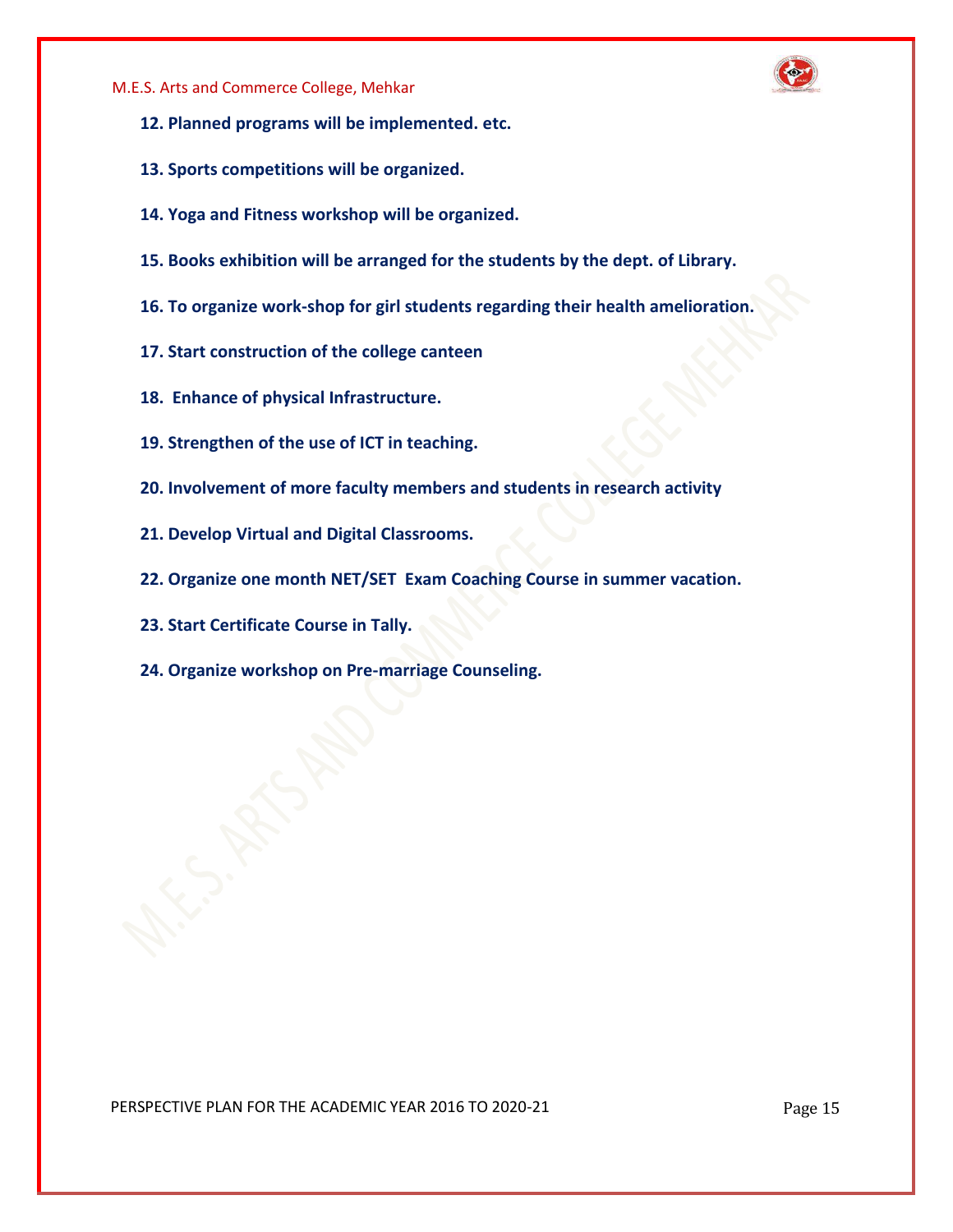

### **Plan of Action for the academic Year 2018-19**

**Plans of institution for next year 2018-19**

- **1. To fill up the AQAR for the year 2018-19**
- **2. Face the 2nd Cycle of NAAC .**
- **3. To start value added Courses**
- **4. To make MOUs with necessary institutions.**
- **5. To start faculty interchange programs.**
- **6. Academic calendar will be prepared by IQAC for annual and semester pattern.**
- **7. Department of the IQAC ensure that departmental calendar for academic and extracurricular activities are followed by the departments of the college.**
- **8. Sensitization programs on cross cutting issues like human values, environment, gender and professional ethics will be organized.**
- **9. IQAC will ensure those students' personality development programs, ICT based programs, study tour, Industrial tour, bank visit, group discussions and seminars of the students are organized by various departments of the college.**
- **10. IQAC will organized computertraining program for the administrative staff and also ICT teaching methods will be taught to the teachers.**
- **11. Remedial classes will be taken for the slow learners.**
- **12. Yoga and Fitness workshop will be organized.**
- **13. Start Tally course**
- **14. Sports competitions will be organized.**
- **15. Planned programs will be implemented.etc.**
- **16. Organize workshop on 'Banking Competitive Examinations.**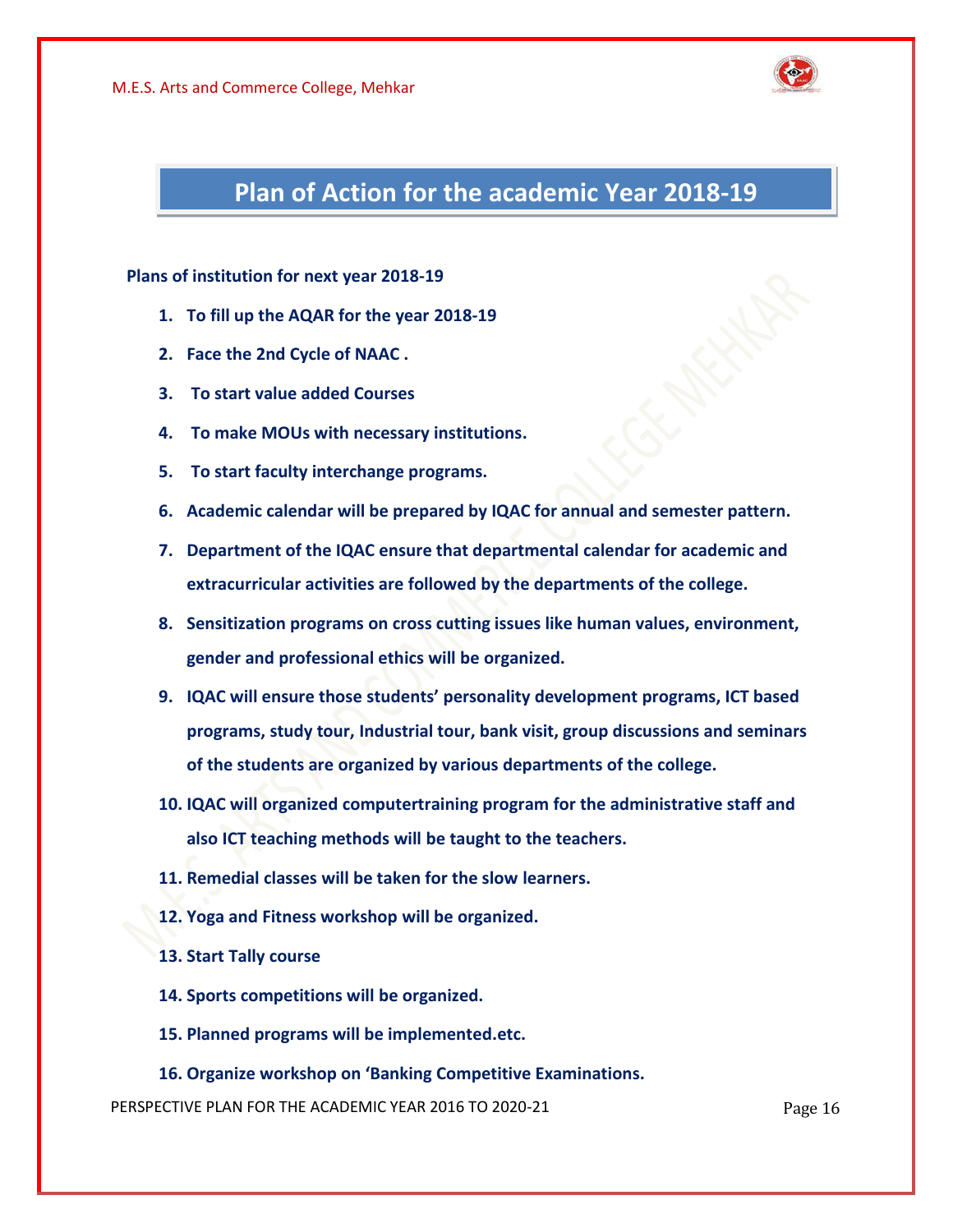

- **17. Organize Self-defence workshop for girls.**
- **18. Organize Industrial tour of the students**
- **19. IQAC will emphasis on ICT based teaching learning.**
- **20. Feedback will be taken from students, parents, alumni. IQAC will take proper steps getting suggestion infeedback and feedback will be analyzed.**
- **21. Feedback from students will be obtained by knowing the teaching and other performance of the teacher according to the students' view necessary suggestions will be given to the concern teacher for any improvement.**
- **22. Examination results will be analyzed.**
- **23. Books exhibition will be arranged for the students by the dept. of Library.**
- **24. All programs regarding to the development of the students, teachers, administrative staff will be conducted.**
- **25. Organize banking visit of the students.**
- **26. Organize food festival. (Anand Mela)**
- **27. Create open study facility for boys and girls.**
- **28. Start student facility Centre to provide- stationary, Xerox, internet etc. to the students.**
- **29. Enhance the research aptitude of teachers and students**
- **30. Organize International, National and State level conferences, workshops, seminars and faculty Development Program etc.**
- **31. Enhance Entrepreneurship, job skills and ensure placement.**
- **32. Implement extra-curricular and other activities through N.S.S. and N.C.C etc.**
- **33. Create awareness about clean and green campus, and conduct green audit of the campus.**
- **34. Conduct Academic and Administrative Audit**
- **35. Plan up-gradation of ICT tools.**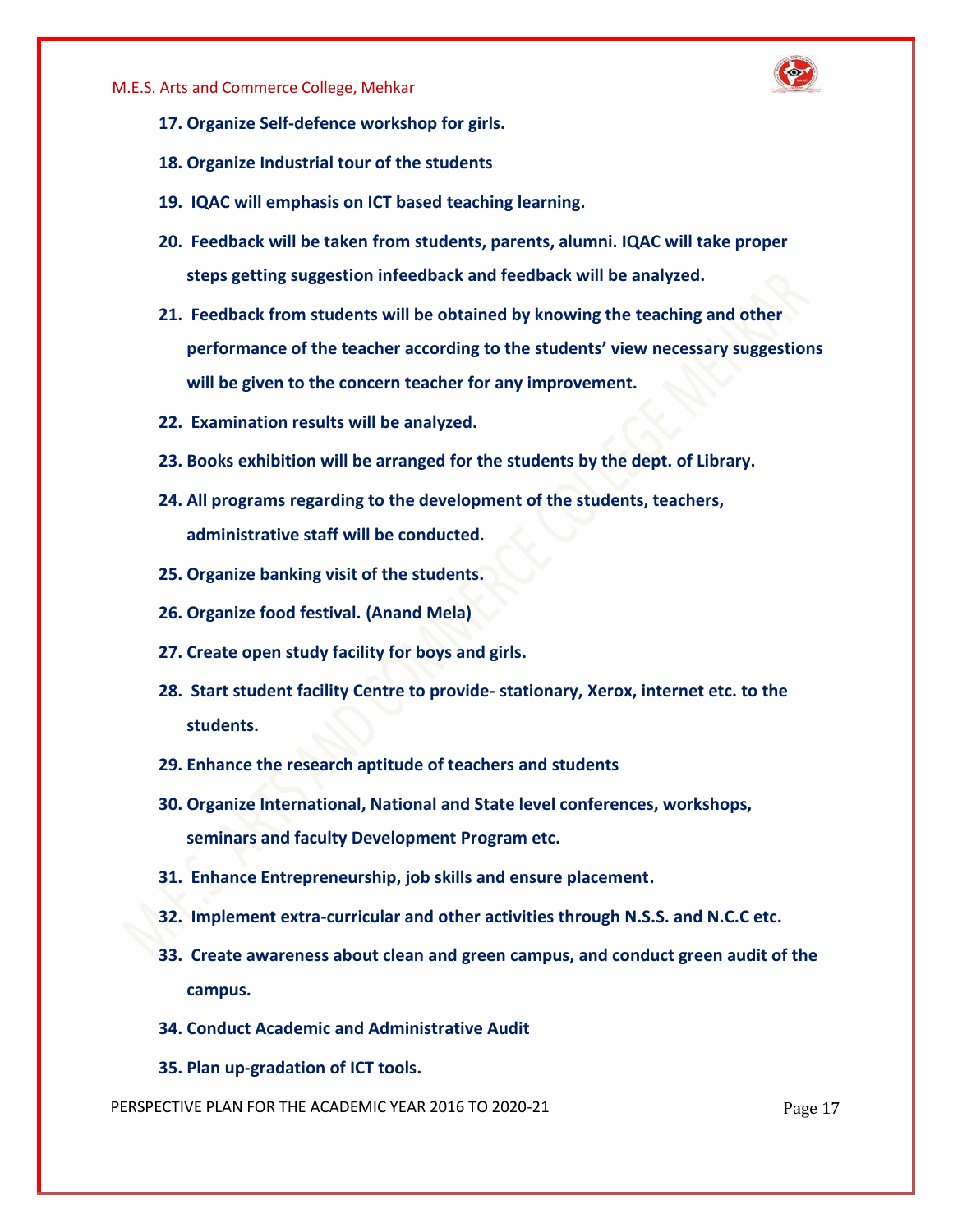

### **Plan of Action for the academic Year 2019-20**

- **1. To fill up the AQAR for the year 2019-20**
- **2. Face the 2nd Cycle of NAAC .**
- **3. To start value added Courses**
- **4. To make MOUs with necessary institutions.**
- **5. To start faculty interchange programs.**
- **6. Academic calendar will be prepared by IQAC for annual and semester pattern.**
- **7. Department of the IQAC ensure that departmental calendar for academic and extracurricular activities are followed by the departments of the college.**
- **8. Sensitization programs on cross cutting issues like human values, environment, gender and professional ethics will be organized.**
- **9. IQAC will ensure those students' personality development programs, ICT based programs, study tour, Industrial tour, bank visit, group discussions and seminars of the students are organized by various departments of the college.**
- **10. IQAC will organized computertraining program for the administrative staff and also ICT teaching methods will be taught to the teachers.**
- **11. Remedial classes will be taken for the slow learners.**
- **12. Examination results will be analyzed.**
- **13. Feedback will be taken from students, parents, alumni. IQAC will take proper steps getting suggestion infeedback and feedback will be analyzed.**
- **14. IQAC will emphasis on ICT based teaching learning.**
- **15. Feedback from students will be obtained by knowing the teaching and other performance of the teacher according to the students' view necessary suggestions will be given to the concern teacher for any improvement.**
- **16. Books exhibition will be arranged for the students by the dept. of Library.**
- **17. All programs regarding to the development of the students, teachers, administrative staff will be conducted.**
- **18. Planned programs will be implemented.etc.**
- **19. Sports competitions will be organized.**
- **20. Yoga and Fitness workshop will be organized.**
- **21. Organize workshop on NAAC Process**

PERSP**LCTIVE PLAN FOR THE AUDITE MIC FOAR LATE TO ENERGY audit of the college campus.**  $_{\rm Page\,18}$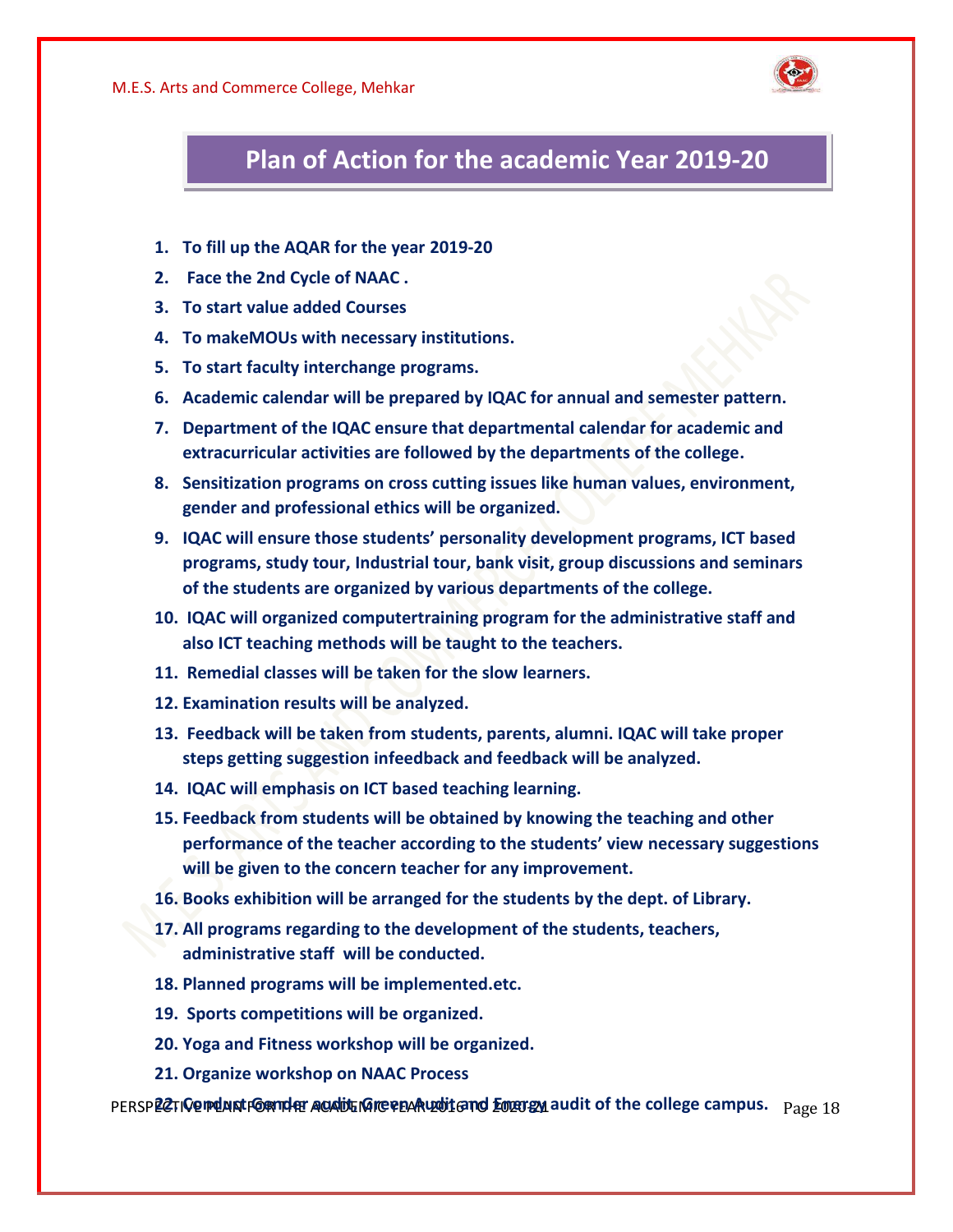

- **23. Teaching learning process: ICT- based classroom teaching will be enhanced, the use of Smart boards which will be used effectively.**
- **24. The experts lectures in various subjects will be organized.**
- **25. To organize National Level One Week Faculty development program**
- **26. To organize National Level Essay Competition**
- **27. To Organize National Level Interdisciplinary Conference**
- **28. To organize State Level Essay Competition**
- **29. Teachers will be motivated to prepare research projects proposals to submit to the funding agencies like ICSSR.**
- **30. Quality Assurance Cell: Performance based Appraisal system will be implemented more effectively for the Teaching faculty as per new UGC Guideline 2018**
- **31. Infrastructural requirements in the form of classrooms, laboratories and instruments will be enhanced as per the need.**
- **32. Training program for the administrative staff will be organized, to more improve the administrative work.**
- **33. To create healthy atmosphere and to facilitate students by using ICT and advanced technology.**
- **34. Online Classes and online feedback process will be adopted more effectively and will be made accessible.**
- **35. To construct the College Entrance Gate.**
- **36. To construct the college ground with pavers/ blocks.**
- 37. **To enhance the greeneries in college premises**.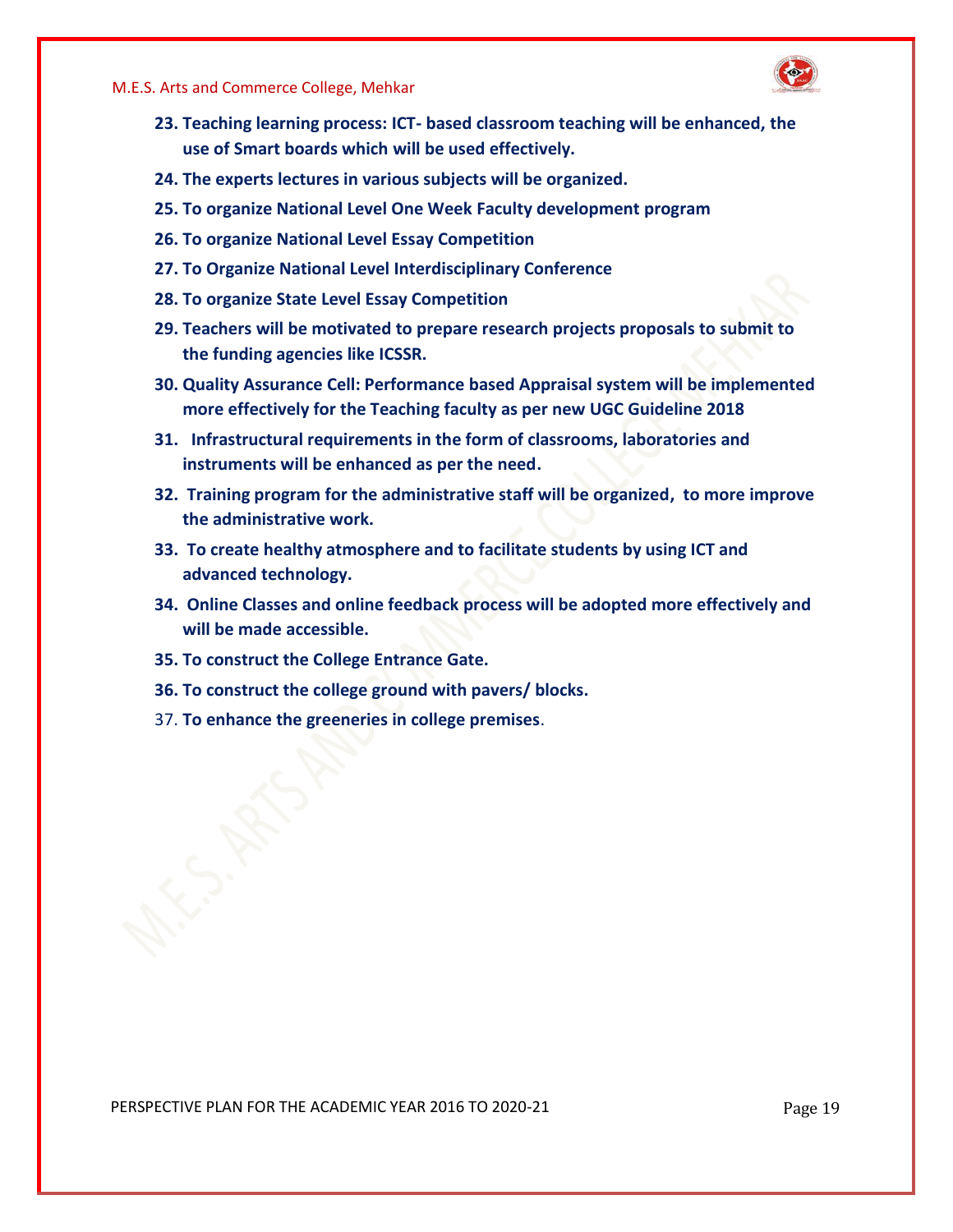

### **Plan of Action for the Academic Year - 2020-21**

- **1. To fill up the AQAR for the year 2020-21.**
- **2. To Prepare Self Study Report for facing the 2nd Cycle of NAAC.**
- **3. Academic calendar for the year 2020-21 will be prepared by IQAC for semester pattern.**
- **4. To make MOUs with necessary institutions.**
- **5. To start faculty interchange programs.**
- **6. To start value added Courses.**
- **7. To Start Certificate Courses.**
- **8. Sensitization programs on cross cutting issues like human values, environment, gender and professional ethics will be organized.**
- **9. Department of the IQAC ensure that departmental calendar for academic and extracurricular activities are followed by the departments of the college.**
- **10. IQAC will ensure those students' personality development programs, ICT based programs, study tour, Industrial tour, bank visit, group discussions and seminars of the students are organized by various departments of the college.**
- **11. IQAC will organized computertraining program for the administrative staff and also ICT teaching methods will be taught to the teachers.**
- **12. Remedial classes will be taken for the slow learners.**
- **13. Examination results will be analyzed.**
- **14. Feedback will be taken from students, parents, alumni. IQAC will take proper steps getting suggestion infeedback and feedback will be analyzed.**
- **15. IQAC will emphasis on ICT based teaching learning.**
- **16. Feedback from students will be obtained by knowing the teaching and other performance of the teacher according to the students' view necessary suggestions will be given to the concern teacher for any improvement.**
- **17. Books exhibition will be arranged for the students by the dept. of Library.**
- **18. All programs regarding to the development of the students, teachers, administrative staff will be conducted.**
- **19. Planned programs will be implemented.etc.**
- **20. Sports competitions will be organized.**

PERSPECTIVE PLAN FOR THE ACADEMIC YEAR 2016 TO 2020-21 Page 20 **21. Yoga and Fitness workshop will be organized.**